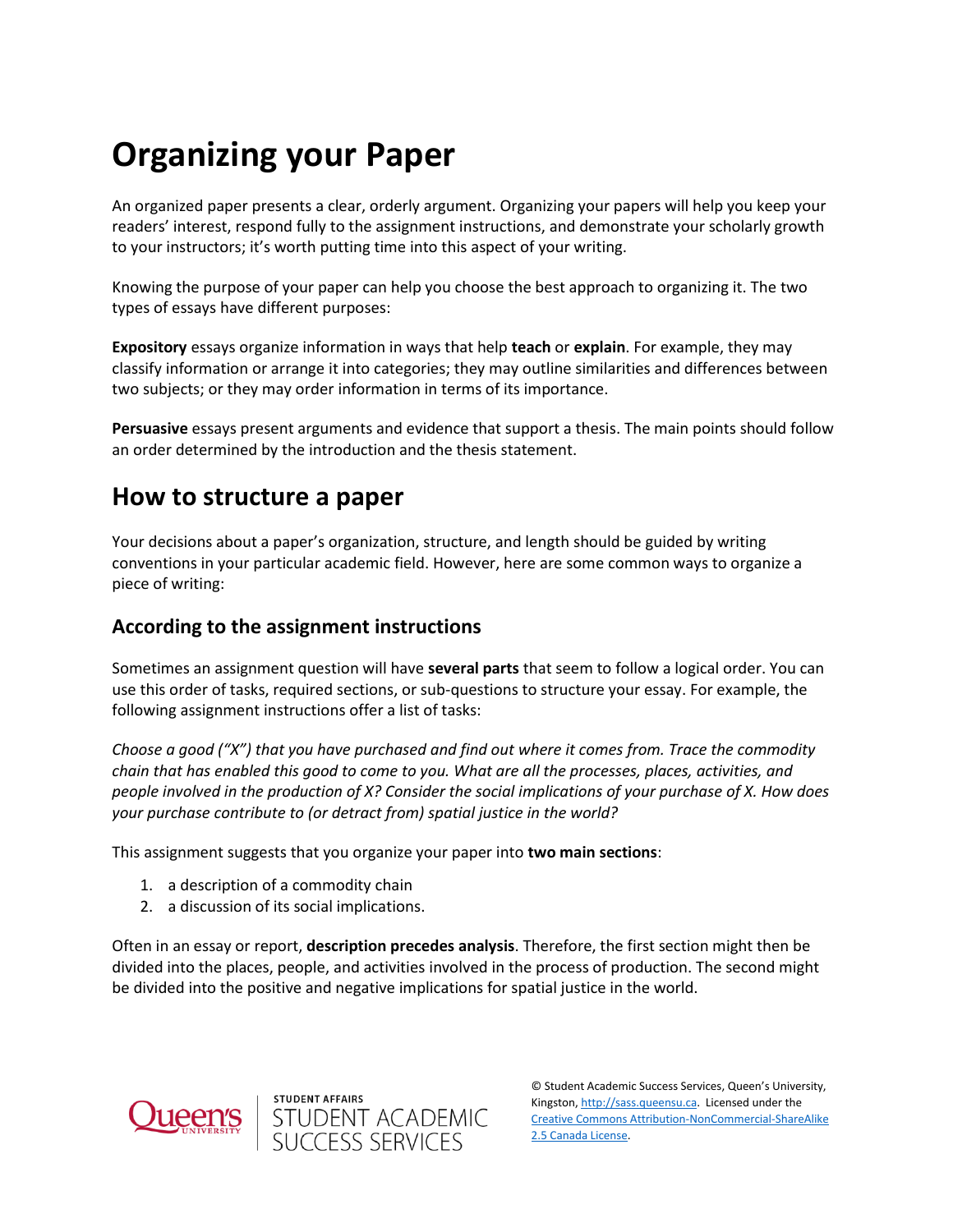## **According to an assigned or expected format**

You might need to write a **particular type** of essay or report that requires a specific format or pattern of development. Some examples include:

- a **[compare / contrast](https://wp3-dev.its.queensu.ca/ha/sasswww/resources/compare-and-contrast-essays)** essay using the whole-to-whole or part-to-part format
- a research proposal with conventional sections such as an introduction, background information, and methodology.
- a piece of **[scientific writing](https://wp3-dev.its.queensu.ca/ha/sasswww/resources/types-and-conventions-science-writing)** following the IMRAD structure (Introduction, Method, Results, Analysis, Discussion).

If you are not given guidelines for an expected format, speak to your instructor or supervisor, look at good examples of writing in your field, or book a **[writing appointment](https://wp3-dev.its.queensu.ca/ha/sasswww/academic-support/appointments)**.

## **Chronological order**

In this method, you show **development through time**, presenting what happened in the order it happened, or indicating stages in a process. This structure can work in a cause/effect essay.

## **General to specific**

Outline your topic's general concepts (include definitions of key terms) before applying these concepts to specific situations. A variation: **simplest to most complex**: present the fundamental ideas first, before moving on to the complex nuances.

## **Specific to general**

Begin by describing a situation or event, providing a case study, or giving an example before analyzing and deriving general observations or principles from it.

## **Strategic order**

Place the most important and less important ideas, information, or arguments strategically to inform or persuade the reader most effectively. For example, interesting information at the beginning of a paper might engage your reader quickly. In a persuasive piece, you might build up to a strong ending. You could also present, and then refute, an opposing point of view before arguing your own.

## **According to the thesis statement**

You can also organize your paper according to your **[thesis statement](https://wp3-dev.its.queensu.ca/ha/sasswww/resources/thesis-statements)**. In this approach, each section of the body should correspond to a part of the thesis statement and should follow the order of the points you list in that statement. Note that a section might be made up of more than one, even several, paragraphs.

student affairs<br>STUDENT ACADEMIC<br>SUCCESS SERVICES



© Student Academic Success Services, Queen's University, Kingston[, http://sass.queensu.ca.](http://sass.queensu.ca/) Licensed under the [Creative Commons Attribution-NonCommercial-ShareAlike](http://creativecommons.org/licenses/by-nc-sa/2.5/ca/)  [2.5 Canada License.](http://creativecommons.org/licenses/by-nc-sa/2.5/ca/)